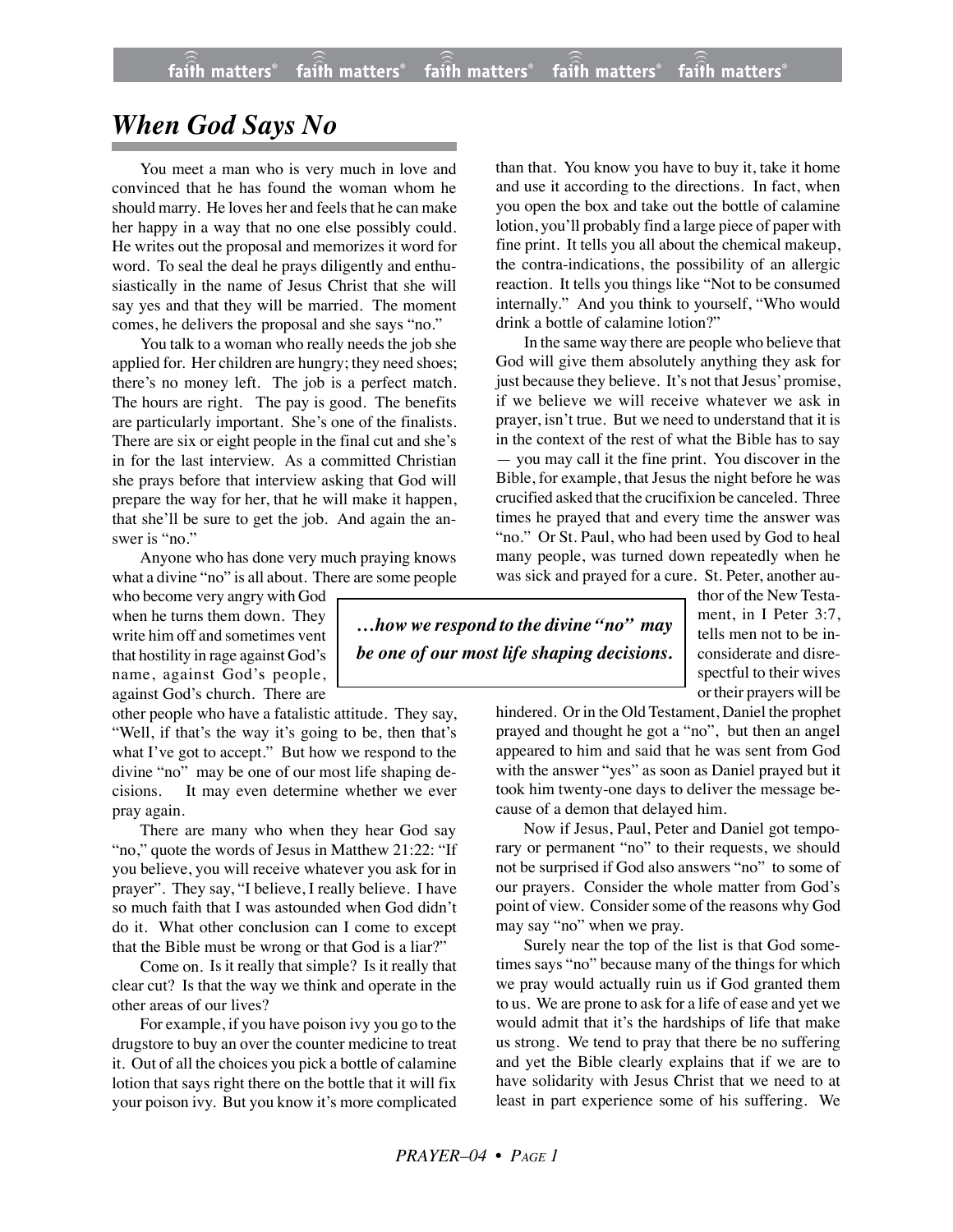tend — I tend to pray for a quick answer to whatever we seek. But God counts patience to be an important virtue for us to learn.

It is a concept that every parent understands. Every parent has to say "no" sometimes to a pleading child, whom the parent loves, simply because it's not in the best interest of that child. Your two-year-old comes to you and asks for matches and you say "no." Your eight-year-old seeks an unlimited supply of candy that will rot his teeth and you say "no." Or your seventeen-year-old says, "Could I have your checkbook and credit cards for spring break?" In each case you say "no", not because you don't love the child, not because you don't care, not because you don't understand the child's perspective, but because it's not in that child's best interest.

Well, God's a parent, and a very good parent. A parent who is so committed to us as children that he is willing to say "no" even if it will trigger our anger against him. But that's not the only reason that God says "no."

Common sense tells us that God can't say "yes" to two contradictory prayers. There are soldiers on both sides, on the eve of a battle, praying for victory. There are people who this morning prayed for rain and some who prayed for sunshine. There are people who pray, a dozen of them, that they will all get the same job that has been advertised in the newspaper. And God will say "yes" to some and "no" to others. We need to understand that the God who created the laws of physics which include that two objects cannot occupy the same space at the same time because that would be contradictory is a God who has created the law of non-contradiction. He does not contradict himself. That's not who God is. I think that there are millions, probably billions, of cases every day when God receives requests that contradict each other. And so to some he says "yes," and to some he says "no."

Or it may be that God turns us down because what we ask for is inappropriate. I'm glad that God turns down prayers that are inappropriate. There are those who have prayed, "God, help me to rob the bank today", or "Don't let the IRS figure out that I cheated." There are people who make all kinds of inappropriate prayer requests.

In the end of Luke 9 in the New Testament, there's a story of how Jesus and his followers were on their way to Jerusalem and the route that they took was through Samaria where there was racial animosity between the Jews and the Samaritans. It was too late for them to get to Jerusalem that night so the followers of Jesus asked if they could stay overnight in the Samaritan town. The Samaritans hated Jerusalem and they hated the Jews so they said "no". The followers of Jesus didn't particularly like the Samaritans either so they had a simple and straightforward prayer request, to bring down fire from heaven and burn the village to cinders. It was an especially inappropriate prayer because it was based on racial hatred. And the answer to the racist prayer was "no." While we may think that they were terrible to pray that prayer, the truth of it is that at least on occasion we too pray inappropriate prayers: that she'll break her leg, or that he'll lose his job or that their company will not do particularly well. And God says "no" because the prayer is inappropriate. And it's a good thing. We ought to be grateful that God says "no" to such prayers.

Then there are those occasions when God says no to a prayer because the relationships are wrong. I mentioned a moment ago that Peter wrote in I Peter 3:7 that a man's prayers may be hindered because he treats his wife disrespectfully or with a lack of consideration. Whenever I read that, I think to myself, "How did Peter get that information? Did God speak to him about it?" I think it more likely come from experience. I picture Peter one day out in the backyard of his house caught up in his prayer time with God. He's feeling deeply connected with God when he hears his wife call, "Peter." He ignores it because he wants to talk to God. She calls again and again, and finally he says, "I'll be right there." He walks in the house in a few minutes and says, "Do you know who I was talking to? I was talking to God and you interrupted! This had better be pretty important." Without even the consideration of hearing what his wife wanted, he began to put her down, to be critical and disrespectful. And whatever happened between them, finally he gets back to praying and says, "God, I'm back." But it was like God wasn't there. No matter what he prayed, it was as if the heavens were made of steel. And Peter learned a profound lesson, that when a man treats his wife with disrespect or lack of consideration it hinders a man's prayers.

Peter understood from experience that relationship is an important part of prayer. Not just with the wife or husband, but especially with God. For it is important to God that we have a right relationship with him. And so it must often happen that we ask God for something and he says, "Let's straighten our relationship out first and after we've done that, then you can ask me again."

Sin messes up our relationship with God, so confession should precede asking for anything. It's just like asking your boss for a raise; you want to be sure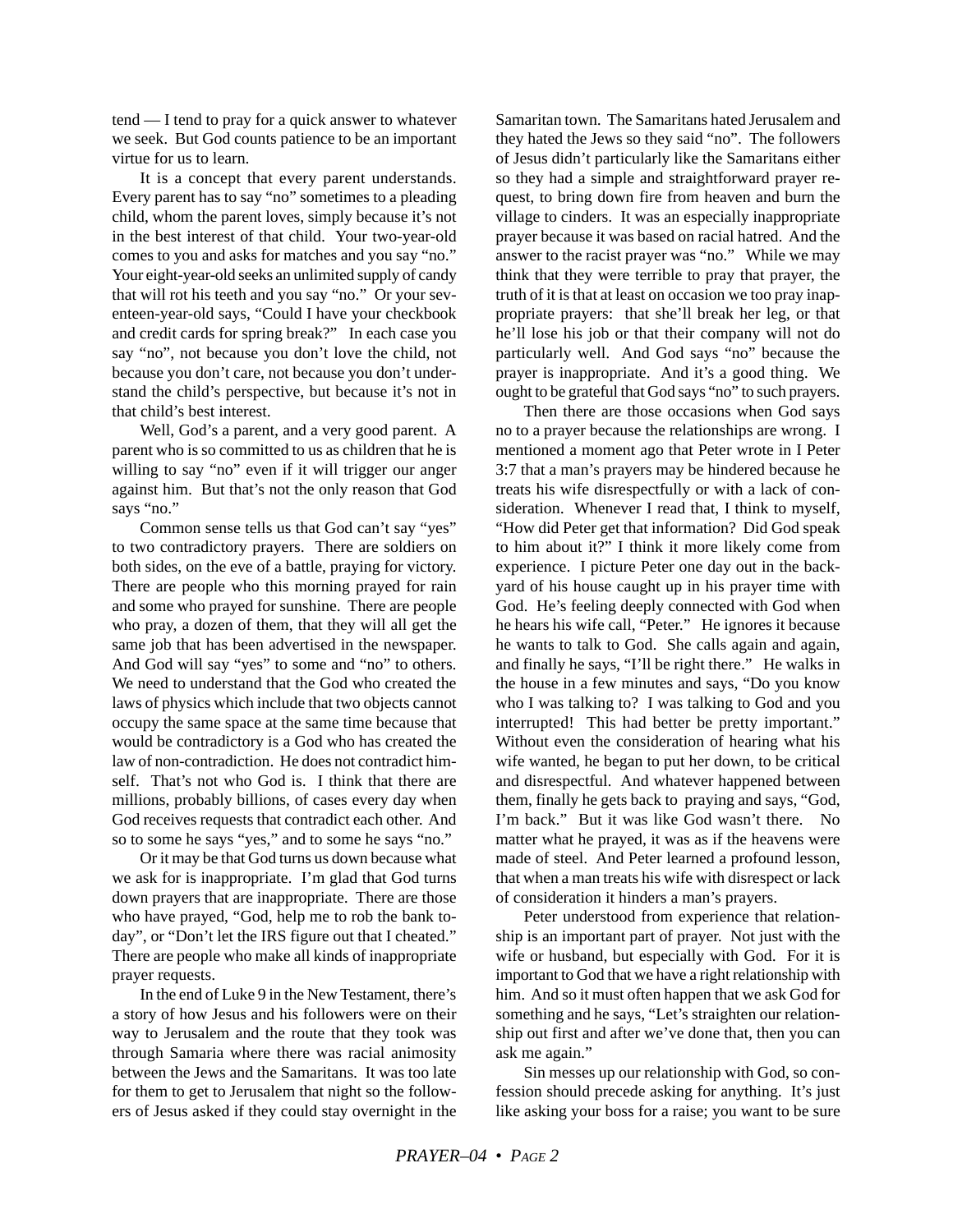you are on friendly terms first. The good news is that God promises that if we confess our sins he will forgive them and cleanse us and restore a good relationship. It is important to God that our relationships be right.

I've wondered how many times good prayer requests are spoken to God and God has said, "Wait a minute, first you need to straighten things out with your son or your daughter." Or, he says, "Look, you have been holding a grudge against your old boss ever since you left the company and you've got to forgive her even if she doesn't deserve it. You need to straighten out that relationship and then you come back and ask me again." Relationship is important to God. And many times God's "no" is because a relationship is wrong.

Or it may be, that God simply wills something that is different from what I will. Let's say I want a certain candidate for the Senate to be elected. And I pray that. But God wants a different candidate elected to the Senate. And it comes down to a choice between what God wants and what I want. Which do you think God should choose? Obviously he should choose what he wants. His will should override my will.

Some say "Then what's the point of praying? If God's going to do what he wants anyway, why bother to pray?" A better question would be, "What's the point of having a God if he is always going to do whatever we want?" It's a good thing that God doesn't let my will rule over his will. God is wise and it's a good thing that his will prevails in the choices that have to be made.

Or, perhaps yet another reason that God says "no" is simply because the time isn't right. The answer may not be "no" but "later."

Now is not the right time. When you read the biography of Jesus, whenever he does something spectacular like changing water to wine, making a blind person see, a lame person walk, his followers say, "Let's tell everybody that you are the Christ." Jesus says, "No, not now. My time hasn't come." Then they ask him six weeks later, "Can we tell everybody now? Can we announce to all of Israel that you are the King, the Son of David?" "Not yet. Not now." It isn't so much that Jesus was rejecting what they were requesting; in fact he intended what they requested. But it was a matter of timing.

And so it is with many of the things about which we talk to God. God is dealing with putting all of the pieces together for many lives, not just ours. He is pulling together many factors to bring them to the perfect timing. And so "no" may simply be "wait."

We have many expressions in our society such as "timing is everything." We often say that his timing was just a little bit off or that she was in the right place at the right time. So what seems to be a no from God may simply be, "Now is not the time."

But then, maybe it's simply because something else is more important. It isn't that what we ask for isn't good; it's that God has something more important that needs to be accomplished. It may be that we're asking him so that we'll look good, but it's more important that he look good. It may be that he has an idea that we've never dreamed of.

Several years ago I applied for a doctoral program at an Ivy League university and I really had my heart set on it. I went for the interview with the head the department and he said to me, "You match all of the qualifications for this program, but so do all the other seven hundred applicants and we have only twelve slots open for next year." I still prayed confidently that God would get me what I wanted and that was admission to that school. And the answer was "no." I ended up applying to another school and went there instead.

God was good to me in saying "no." I learned from professors, made friends and benefited in ways that would have been impossible had God answered my prayer the way I wanted. In retrospect, I see that I was most interested in getting a degree from an Ivy League university and God was most interested in get-

> ting me the education I needed.

I want to add an eighth reason to the list of why God says "no" to our prayers. It is that sometimes

we ask the right thing but we do it for the wrong reason. Let's suppose, that I pray that you will come to Wooddale Church because here you will experience the Bible teaching and the Christian nurture that will shape your life wonderfully and positively. But my real motive for the prayer, never spoken either to you or to God, is that I need to borrow some money, and you look like an easy touch. I had no intention of paying that money back at all. I figure that if you come to church here, then you and I can get acquainted and I can ask you for the cash that I seek. God says "no" to my prayer, to protect you from me. And instead, he sends you to some other fine church in this metropolitan area and it is there that you grow spiritu-

*"… If God's going to do what he wants anyway, why bother to pray?"*